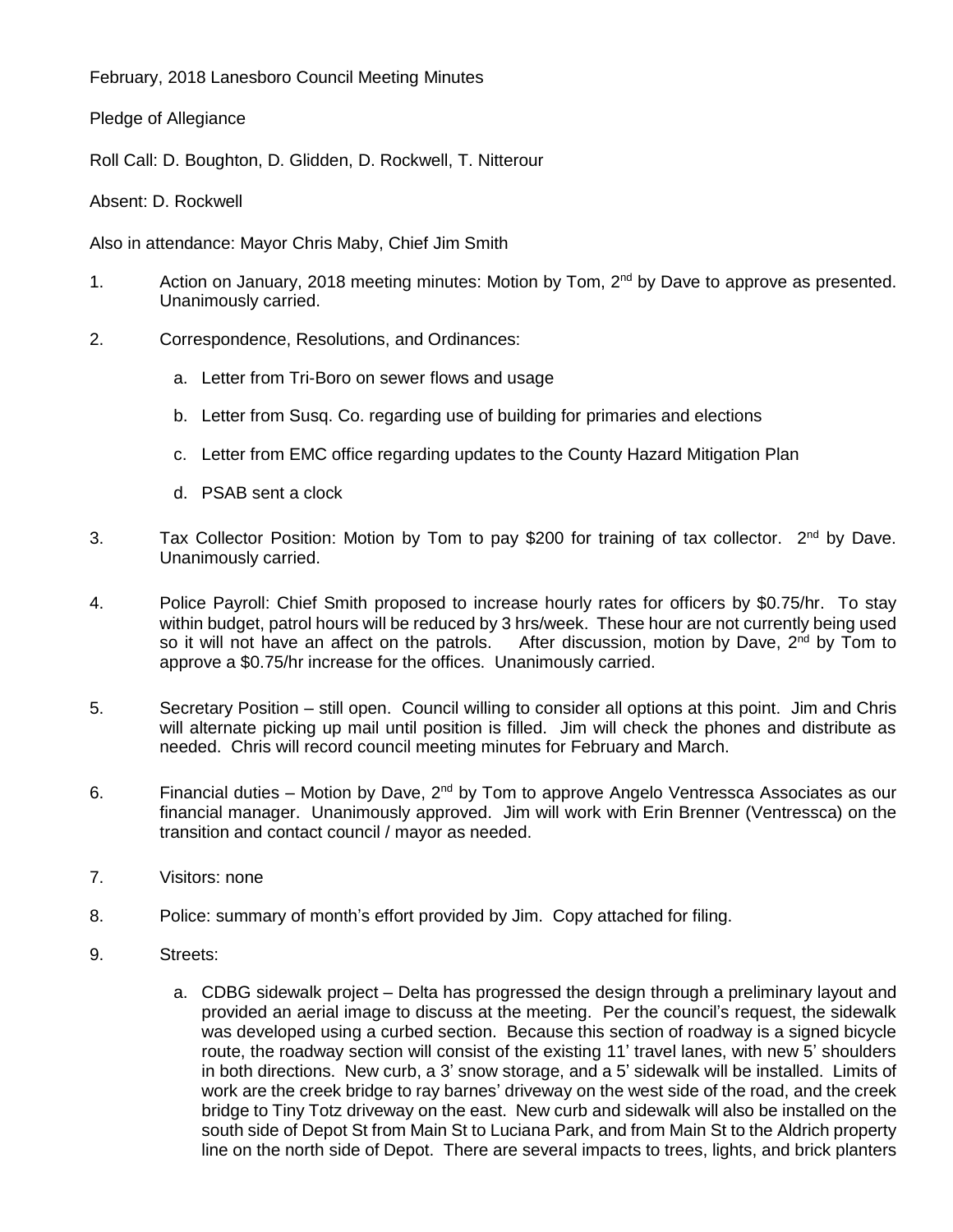that are within right of way. They should be discussed with the property owners, but not until council approves the layout, followed by PennDOT concurrence. Council approved of what was shown. Chris will inform Delta to follow up with PennDOT and request their concurrence.

- 10. Parks & recreation: In addition to the TAP project, Lanesboro also has CDBG monies to be used at the soccer field. They were originally earmarked for new curb and sidewalk, parking lot improvements, and lighting at the field. Chris suggested the following approach be used instead:
	- a. The sidewalk is to be constructed as part of the TAP project.
	- b. Allow the contractor of the TAP project to utilize the area for staging in exchange for making the parking lot improvements.
	- c. Utilize the CDBG monies, in conjunction with some private donations, to construct a 40'x60' building that can be used by the community for activities that currently do not have a place to use or are sharing space with others. The Scouts, SJS Jr. Cheerleaders, and Iron Horse Wrestling all currently have limited access to facilities. A building of this size would allow all of them a space to practice or hold meetings on a regular and more frequent basis. There may be other local businesses interested in supporting it, as well as other organizations and community members using it. After discussion, motion by Dave,  $2<sup>nd</sup>$  by Tom authorizing Chris to discuss the idea of using the CDBG money towards a pre-engineered steel building. The building would be accessible for all in the community, with no additional funding coming from Lanesboro (borough needs to stay within its current budget). Unanimously approved.
- 11. Bills and Financial Update: Ventressca will be providing reports of expenses and balances on all borough accounts starting next month.
- 12. Sewer:
	- a. Billing update nothing to report
	- b. AWK lawsuit countoffer northing to report
- 13. Community Center: nothing to report
- 14. Website/Facebook Page: nothing to report
- 15. Old Business: none
- 16. New Business: none
- 17. Motion for adjournment: motion by Tom, 2<sup>nd</sup> by Dave. Unanimously carried.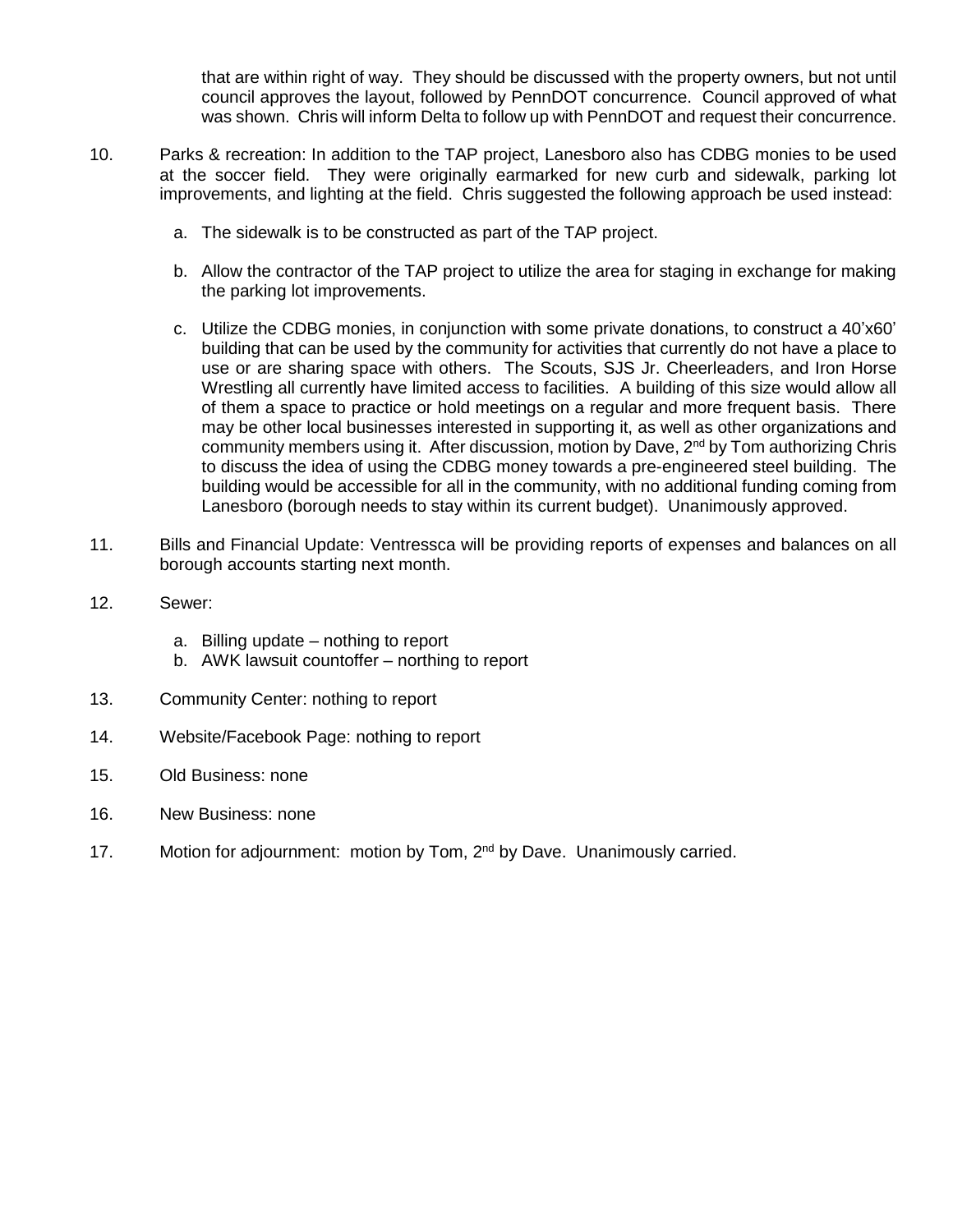

BOROUGH OF LANESBORO... proudly serving Thompson Borough **DEPARTMENT OF POLICE** "MONTHLY ACTIVITY REPORT" PO Box 214 Susquehanna, PA 18847 Phone: 570-853-2911 Fax: 570-853-4756 LanesboroPD@echoes.net

## JANUARY, 2018

Total LPD Hours: 149 Call Out Hours: 0 (Including ALL hours stated)

Court Hours: 2 Contract Hours: Thompson - 8 Hrs. (billed: (02-05-18)

Incidents: 11 (Other than routine traffic) Other Hours: 98 - SCHOOL HOURS -

Traffic Citations: 3 **Traffic Warnings: 8** 

## Arrests:

| DAIL           | I Y PE.                      |                 |  |
|----------------|------------------------------|-----------------|--|
| $01 - 04 - 18$ | Harassment by communication  | (case closed)   |  |
| 01-08-17       | ATV on school grounds        | (case closed)   |  |
| $01 - 12 - 18$ | Harassment                   | (case closed)   |  |
| $01 - 12 - 18$ | Simple Assault               | (charges filed) |  |
| $01 - 19 - 18$ | <b>Disorderly Conduct</b>    | (case closed)   |  |
| $01 - 26 - 18$ | Trespassing by motor vehicle | (case closed)   |  |
|                |                              |                 |  |

Other:

 $T^*$ 

| Abandoned vehicle  | (towed)                                      |
|--------------------|----------------------------------------------|
| Assist to Susg. PD | (drug arrest)                                |
| Assist to Susg. PD | (traffic stop/search)                        |
| Assist to Susg. PD | (vehicle lockout)                            |
| Assist to Susg. PD | (arrest warrant/transport to state facility) |
|                    |                                              |

(11) Traffic stops, (3) Citations Issued, (8) Warnings Given.

(4) Speeding Violations, (6) Equipment Violations, (1) Stop Sign Violations,

Submitted to the Mayor and Council on 02-13-2017 Chief James Smith